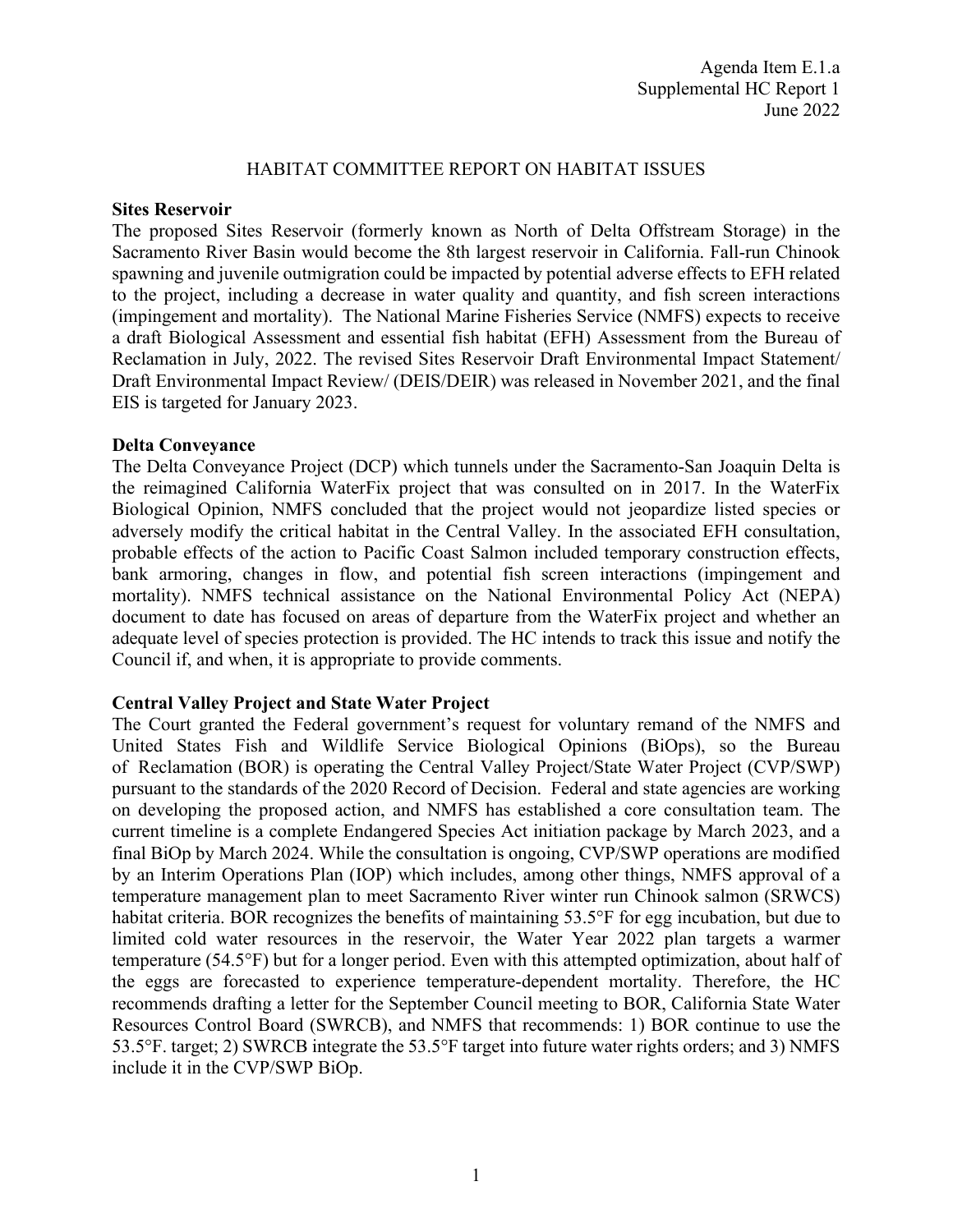#### **California Drought Plan**

Endangered Species Act (ESA)-listed species and Magnuson-Stevens Fishery Conservation and Management Act (MSA) managed species are facing the adverse effects of historic drought. NMFS West Coast Region's California Coastal Office (CCO) is working with the California SWRCB and the California Department of Fish and Wildlife (CDFW) on measures that will help protect these species and reduce the likelihood of extinction or extirpation during extended drought periods. The SWRCB has responded to the drought with emergency regulation in only two watersheds in coastal California, but this is not adequate to prevent the extinction of these species. More resources are needed to move more quickly on developing water rights and instream flow recommendations to prevent extirpation/extinction recognizing that droughts will become more frequent and severe. There are some legislative efforts in progress to provide more resources (e.g. California Assembly Bill 2451).

# **Central Valley Spring-run Chinook Freshwater Habitat Indicators**

Central Valley Spring-run (CVS) Chinook are listed as threatened and have been exposed to very poor freshwater conditions for several consecutive years. Assessment of the population is challenging for various reasons, including run timing. Given these factors, one assessment strategy in lieu of population assessment would be to use habitat indicators that the HC developed for Sacramento River fall-run Chinook (SRFC). At the March, 2022 Council meeting, the National Oceanic and Atmospheric Administration requested assistance from the HC on tailoring indicators to spring run by November. Northwest and Southwest Fisheries Science Center staff identified a number of potential changes to the habitat indicators used for SRFC to tailor the assessment to CVS Chinook. Additional work to be considered includes: 1) gather indicator data relevant to CVS Chinook; 2) verify "directionality" of indicators; 3) determine indicators that most strongly predict population productivity retrospectively; and 4) automate indicator updating. The goal is to have updated indicators for CVS Chinook by the November 2022 Council meeting.

# **Southern California Desalination Project Update**

In May, the California Coastal Commission unanimously denied Poseidon Water a Coastal Development permit to build a water desalination plant in Huntington Beach. The denial was due in part to the inability to identify adequate mitigation measures to offset impacts from the intake and discharge.

# **Humboldt Bay Oyster Aquaculture Expansion Project**

The Humboldt Bay Harbor District anticipates recirculating the Humboldt Bay Mariculture Intertidal Pre-Permitting Project Draft Environmental Impact Report (DEIR) in July 2022. The prior DEIR proposed an expansion of 136 acres of intertidal aquaculture in north Humboldt Bay. The Council previously commented on this project in July 2015 for project impacts to eelgrass habitat areas of particular concern and other resources, and the HC recommends reviewing the revised DEIR. Depending on the publication date of the notice, the comment period may end prior to the September meeting and may require the Quick Response procedure if comments are warranted. The HC recommends that the Council task the HC with drafting a comment letter should the revised document require comments.